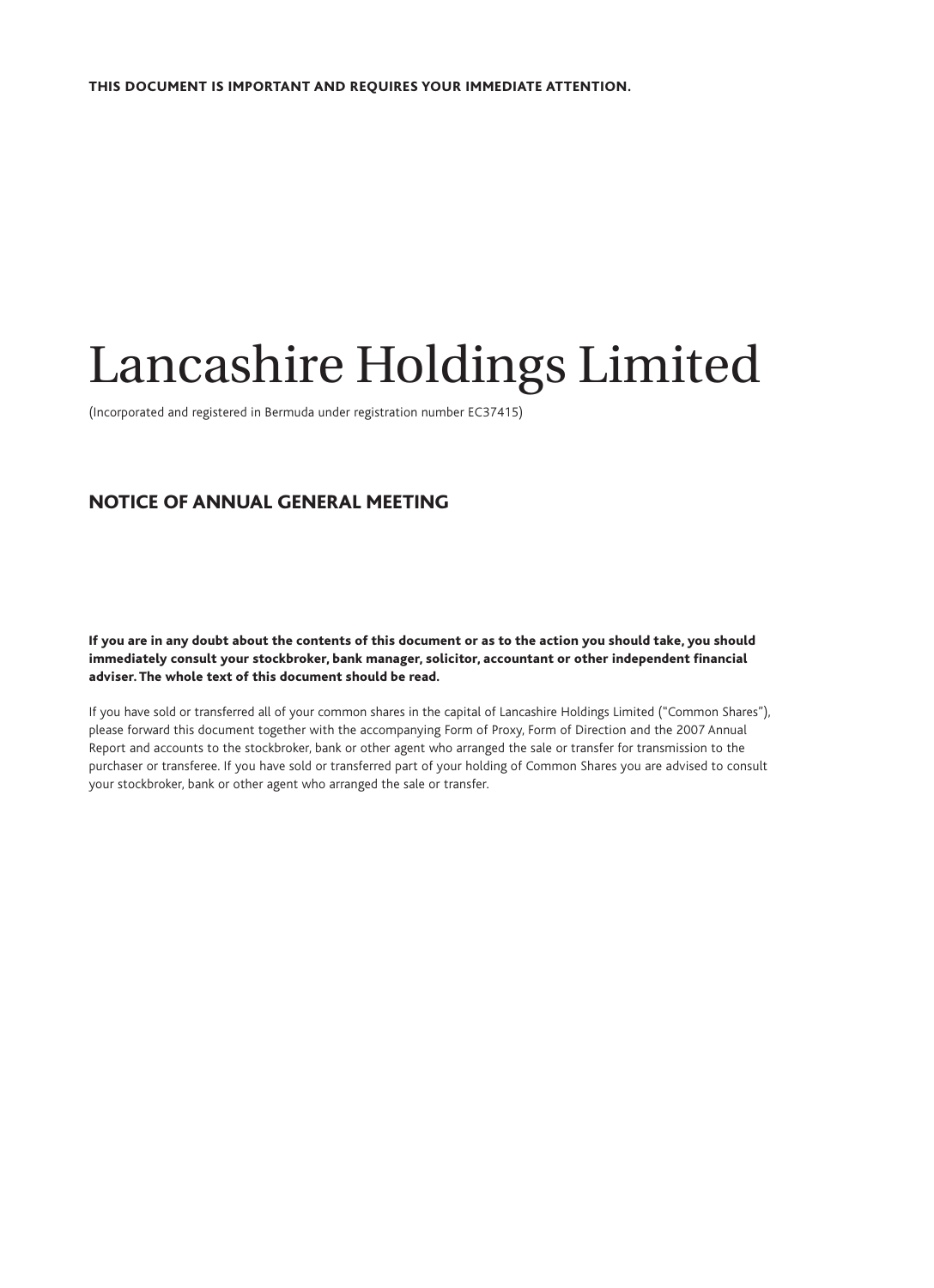Notice of the Annual General Meeting of Lancashire Holdings Limited to be held at Mintflower Place, 8 Par-la-Ville Road, Hamilton, Bermuda on April 30, 2008 at 1pm (Bermuda time) is set out on page 3 of this document. Holders of Common Shares ("Shareholders") will find enclosed a Form of Proxy for use at the Annual General Meeting. Holders of depository interests in the Common Shares will find a Form of Direction by which they can instruct Capita IRG Trustees Limited ("Capita") to vote in respect of their interest. To be valid, the enclosed Form of Proxy must be received by Capita Registrars, Proxy Department, The Registry, 34 Beckenham Road, Beckenham, Kent BR3 4TU, not later than 48 hours before the time appointed for the holding of the Annual General Meeting. To be valid the Forms of Direction must be received not later than 72 hours before the time appointed for the holding of the Annual General Meeting.

#### Your attention is drawn to the letter from the Chairman of Lancashire Holdings Limited which is set out below recommending that you vote in favour of the resolutions to be proposed at the Annual General Meeting.

# LETTER FROM THE CHAIRMAN OF LANCASHIRE HOLDINGS LIMITED (the "Company")

(Incorporated and registered in Bermuda under registration number EC37415)

Richard Brindle. Chief Executive Officer Communication Clarendon House Clarendon House Simon Burton, Deputy Chief Executive Officer 2 Church Street 2 Church Street 2 Church Street Neil McConachie, Chief Financial Officer **Hamilton HM 11** and the United States of Hamilton HM 11 **John Bishop Bermuda Bermuda Bermuda Bermuda Bermuda Bermuda Bermuda Bermuda Bermuda Bermuda Bermuda Bermuda Bermuda** Jens Juul Ralf Oelssner, Senior Independent Director Robert Spass William Spiegel Martin Thomas, Chairman Barry Volpert

Directors: **Registered Office: Registered Office: Registered Office: Registered Office: Registered Office: Registered Office: Registered Office: Registered Office: Registered Office: Registered Office:**

March 31, 2008

#### To Shareholders and for information only to holders of depository interests:

Dear Shareholder

### Annual General Meeting

The notice for the Annual General Meeting of the Company to be held at Mintflower Place, 8 Par-la-Ville Road, Hamilton, Bermuda on April 30, 2008 at 1pm (Bermuda time) is set out on page 3.

#### Proposals

#### 1. Accounts and Auditors

Resolutions are proposed to receive and consider the Company's audited financial statements for the year ended December 31. 2007 which are included in the accompanying Annual Report and accounts (Resolution 1), to reappoint the Company's auditors (Resolution 2) and to authorise the Company's board of directors ("Board") to establish the level of auditors' remuneration (Resolution 3).

### 2. Re-election of Directors

As provided in the Company's bye-laws, the directors of the Board are divided into three classes of directors. The current class I, II, and III directors are respectively appointed until the 2009, 2008 and 2010 annual general meetings of the Company. The term of office of the current class II directors, Richard Brindle, Simon Burton and Barry Volpert, will expire at this year's Annual General Meeting. The Board is satisfied with the continued satisfactory performance of Richard Brindle who is the Company's Chief Executive Officer, Simon Burton who is the Company's Deputy Chief Executive Officer and Barry Volpert who is a non executive director of the Company and proposes their re-election as class II directors for further three year terms of office until the Company's 2011 annual general meeting. Further information about Richard Brindle, Simon Burton and Barry Volpert is set out in the accompanying Annual Report (Resolutions 4, 5 and 6).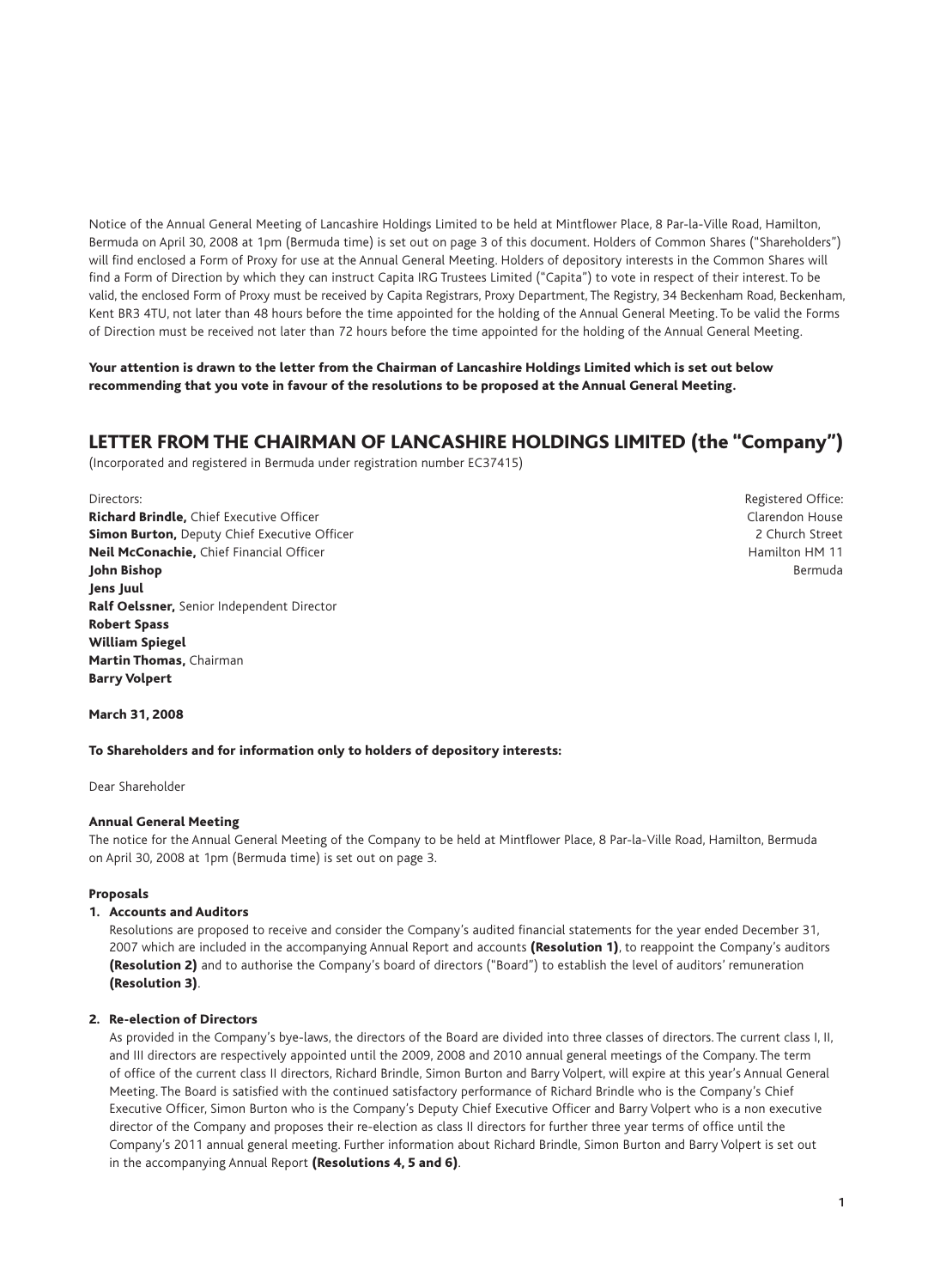#### 3. Business of the Company's Subsidiaries

In accordance with its bye-laws, if the Company is entitled to vote at a general meeting of its non-US subsidiaries, the directors are obliged to refer the subject matter of the vote to the Shareholders to seek authority from them (via a poll vote in a general meeting of the Shareholders) as to how the Company should vote on the resolution proposed by such non-US subsidiary.

 Lancashire Insurance Company Limited ("LICL"), the Company's Bermuda subsidiary, is seeking the approval of the Company in its capacity as its sole shareholder: to receive audited financial statements for the year ended December 31, 2007; to appoint auditors for the 2008 financial year; to authorise the directors of LICL to fix the auditors' remuneration; and to re-appoint its directors, Simon Burton, Neil McConachie, Colin Alexander, Elaine Whelan, Charles Mathias and Gohir Rashid and to appoint Jens Juul as a new additional director (Resolutions  $7$  (i) to  $(x)$ ).

 Lancashire Marketing Services (Middle East) Limited ("LMSMEL"), the Company's Dubai subsidiary, is seeking the approval of the Company in its capacity as its sole shareholder: to receive audited financial statements for the year ended December 31, 2007; to appoint auditors for the 2008 financial year; to authorise the directors of LMSMEL to fix the auditors' remuneration; and to re-appoint its directors, Richard Brindle, Alex Maloney, Elaine Whelan, John Melcon and Paul Gregory (Resolutions 8 (i) to (viii)).

#### Voting

Shareholders will find enclosed with this document a Form of Proxy for use in connection with the Annual General Meeting. You are requested to complete the Form of Proxy in accordance with the instructions printed thereon and to return it to Capita Registrars, Proxy Department, The Registry, 34 Beckenham Road, Beckenham, Kent BR3 4TU not later than 48 hours before the time appointed for the holding of the Annual General Meeting. The return of a completed Form of Proxy will not preclude you from attending the Annual General Meeting and voting in person, should you so wish.

Holders of depository interests in the Company wishing to instruct Capita to vote in respect of the holder's interest should use the enclosed Form of Direction. The completed Form of Direction must be received by Capita Registrars, Proxy Department, The Registry, 34 Beckenham Road, Beckenham, Kent BR3 4TU not later than 72 hours before the time appointed for the holding of the Annual General Meeting.

#### Record Date

Only Shareholders entered on the register of members of the Company at 5pm (Bermuda time) on March 31, 2008 shall be entitled to attend and vote at the meeting in respect of the number of Common Shares registered in their name at that time. Changes to entries on the register of members after 5pm (Bermuda time) on March 31, 2008 shall be disregarded in determining the rights of any person to attend or vote at the meeting. The length of time between the record date and the Annual General Meeting is necessary to allow sufficient time to complete the voting cut-back calculations related to US 9.5 per cent Shareholders as required by bye-laws 39 and 40 of the Company's bye-laws.

#### Recommendation

The directors believe that the resolutions set out in the Annual General Meeting notice are in the best interests of the Company and its Shareholders as a whole and recommend that you vote in favour of them. Each director who holds Common Shares in the Company intends to vote in favour of the resolutions in respect of his own shareholdings.

Yours faithfully, Martin Thomas Chairman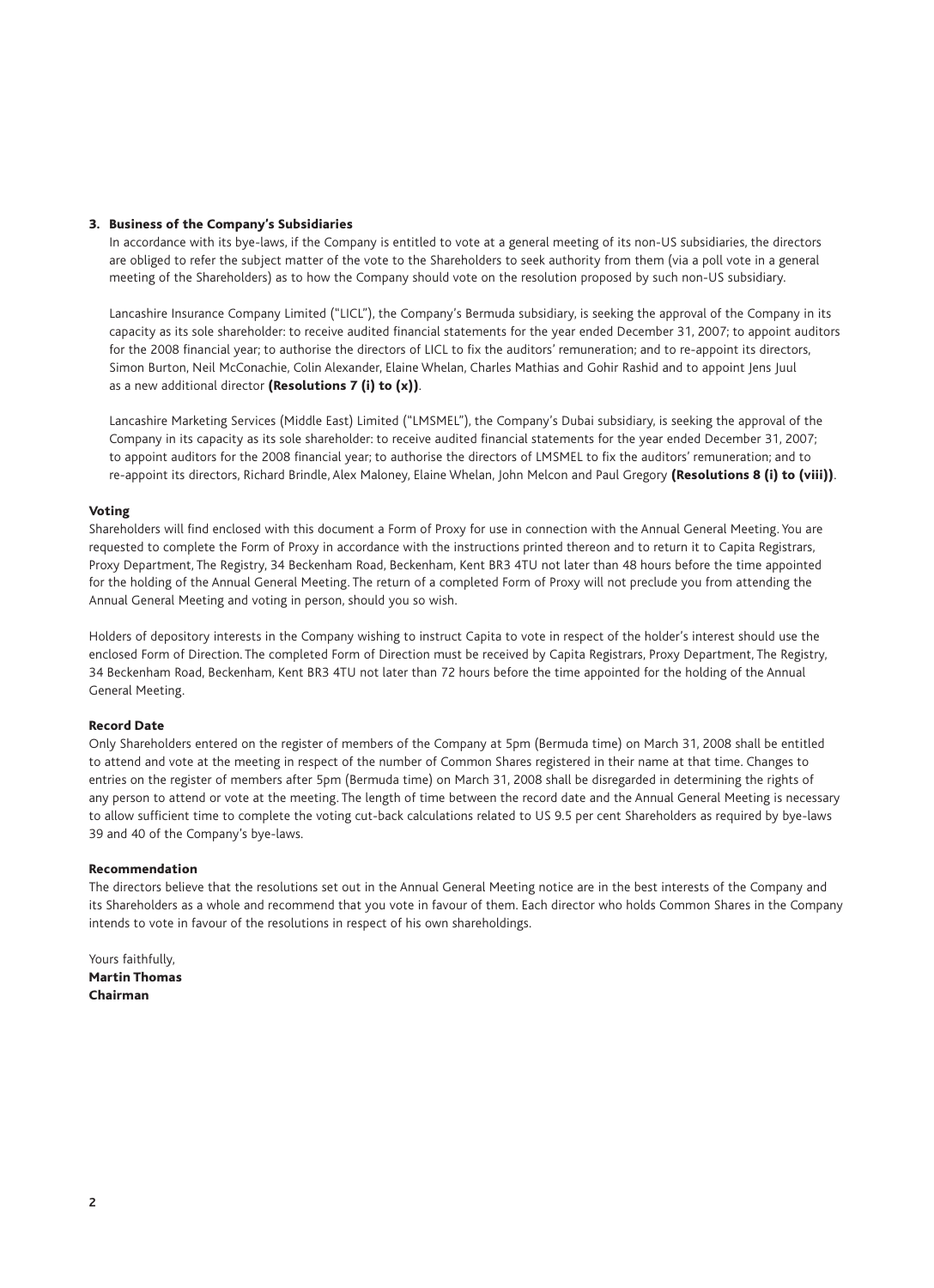# LANCASHIRE HOLDINGS LIMITED (THE "COMPANY") NOTICE OF ANNUAL GENERAL MEETING

NOTICE IS HEREBY GIVEN that the Annual General Meeting of the Company will be held at Mintflower Place, 8 Par-la-Ville Road, Hamilton, Bermuda on April 30, 2008 at 1pm (Bermuda time), for the purpose of considering and, if thought fit, passing the following resolutions:

- 1. To receive and consider the Company's audited financial statements for the year ended December 31, 2007.
- 2. To re-appoint Ernst & Young, Reid Hall, 3 Reid Street, Hamilton HM 11 Bermuda as auditors of the Company, to hold office from the conclusion of this meeting until the conclusion of the next Annual General Meeting at which the Company's financial statements are presented.
- 3. To authorise the board of directors ("Board"), which may delegate this authority to the Board's audit committee, to establish the auditors' remuneration.
- 4. To re-elect Richard Brindle as a class II director of the Company to hold office until the date of the 2011 annual general meeting of the Company.
- 5. To re-elect Simon Burton as a class II director of the Company to hold office until the date of the 2011 annual general meeting of the Company.
- 6. To re-elect Barry Volpert as a class II director of the Company to hold office until the date of the 2011 annual general meeting of the Company.

To consider and, if thought fit, pass the following resolutions in respect of the Company's subsidiaries:

- 7. To authorise the Company to vote in its capacity as sole shareholder of Lancashire Insurance Company Limited to resolve:
	- $(i)$  to receive the audited financial statements for the year ended December 31, 2007;
	- (ii) to re-appoint Ernst & Young, Reid Hall, 3 Reid Street, Hamilton HM 11 Bermuda as auditors for the 2008 financial year;
	- (iii) to authorise the directors of Lancashire Insurance Company Limited to fix the auditors' remuneration;
	- (iv) to re-appoint Simon Burton as a director of Lancashire Insurance Company Limited;
	- (v) to re-appoint Neil McConachie as a director of Lancashire Insurance Company Limited;
	- (vi) to re-appoint Colin Alexander as a director of Lancashire Insurance Company Limited;
	- (vii) to re-appoint Elaine Whelan as a director of Lancashire Insurance Company Limited;
	- (viii) to re-appoint Charles Mathias as a director of Lancashire Insurance Company Limited;
	- (ix) to re-appoint Gohir Rashid as a director of Lancashire Insurance Company Limited; and
	- (x) to appoint lens Juul as a new additional director of Lancashire Insurance Company Limited.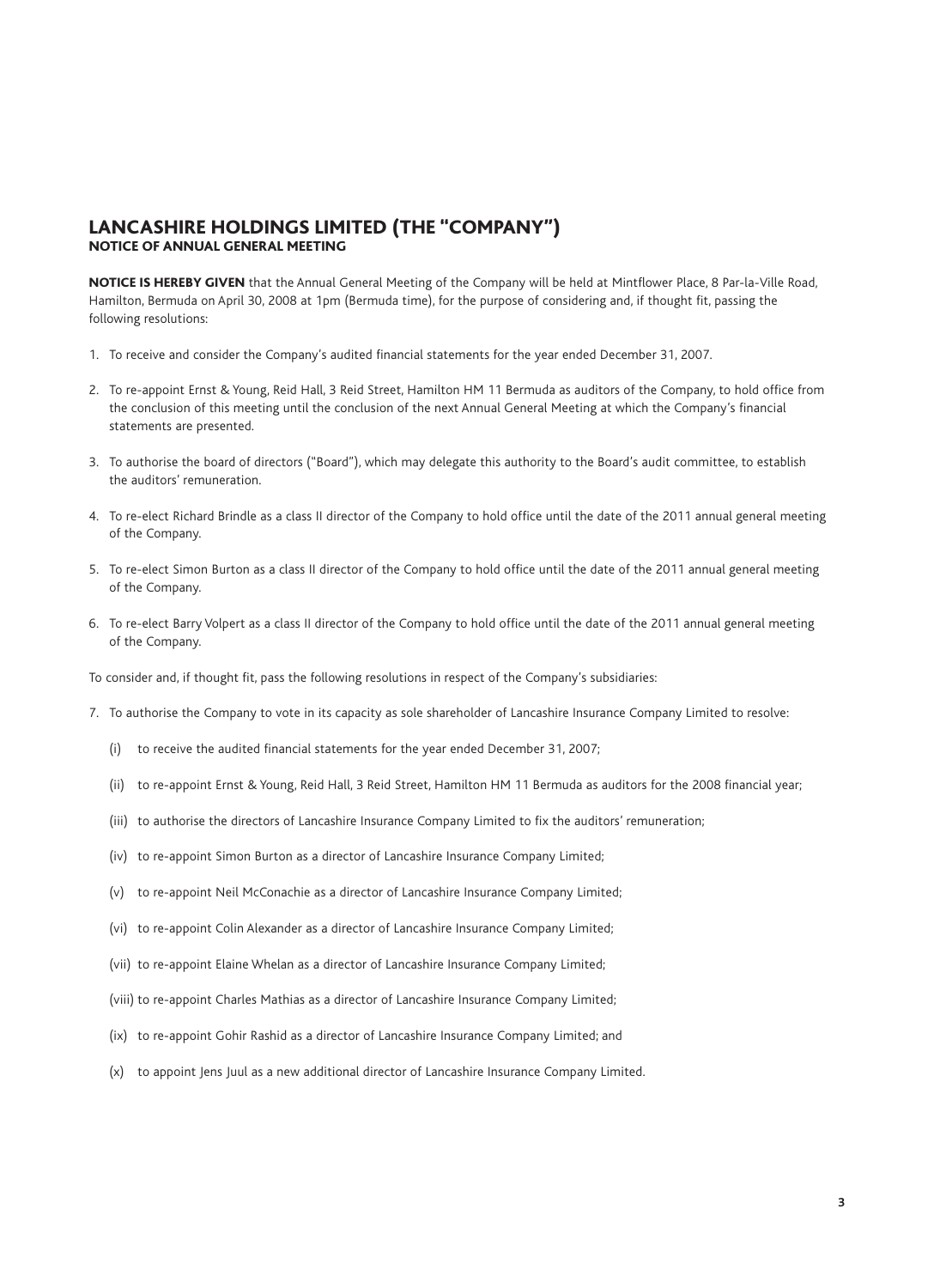- 8. To authorise the Company to vote in its capacity as sole shareholder of Lancashire Marketing Services (Middle East) Limited to resolve:
	- $(i)$  to receive the audited financial statements for the year ended December 31, 2007;
	- (ii) to re-appoint Ernst & Young as auditors for the 2008 financial year;
	- (iii) to authorise the directors of Lancashire Marketing Services (Middle East) Limited to fix the auditors' remuneration;
	- (iv) to re-appoint Richard Brindle as a director of Lancashire Marketing Services (Middle East) Limited;
	- (v) to re-appoint Alex Maloney as a director of Lancashire Marketing Services (Middle East) Limited;
	- (vi) to re-appoint Elaine Whelan as a director of Lancashire Marketing Services (Middle East) Limited;
	- (vii) to re-appoint John Melcon as a director of Lancashire Marketing Services (Middle East) Limited; and
	- (viii) to re-appoint Paul Gregory as a director of Lancashire Marketing Services (Middle East) Limited.

#### BY ORDER OF THE BOARD

#### Greg Lunn Company Secretary

March 31, 2008

Registered Office: Clarendon House 2 Church Street Hamilton HM 11 Bermuda

Registration number: EC37415

#### Notes:

- (i) A Shareholder entitled to attend and vote at the meeting convened by this notice or any adjournment thereof is entitled to appoint one or more proxies to attend and to vote instead of him. A proxy need not be a member of the Company.
- (ii) To be valid, the enclosed Form of Proxy must be received by Capita Registrars, Proxy Department, The Registry, 34 Beckenham Road, Beckenham, Kent BR3 4TU, not later than 48 hours before the time appointed for the holding of the Annual General Meeting.
- (iii) Any holders of depository interests in the Company wishing to instruct Capita to vote in respect of the holder's interest should use the enclosed Form of Direction. The completed Form of Direction must by received by Capita Registrars, Proxy Department, The Registry, 34 Beckenham Road, Beckenham, Kent BR3 4TU not later than 72 hours before the time appointed for the holding of the Annual General Meeting.
- (iv) Only those Shareholders entered on the register of members of the Company at 5pm (Bermuda time) on March 31, 2008 shall be entitled to attend and vote at the meeting in respect of the number of Common Shares registered in their name at that time. Changes to entries on the register of members after 5pm (Bermuda time) on March 31, 2008 shall be disregarded in determining the rights of any person to attend or vote at the meeting.